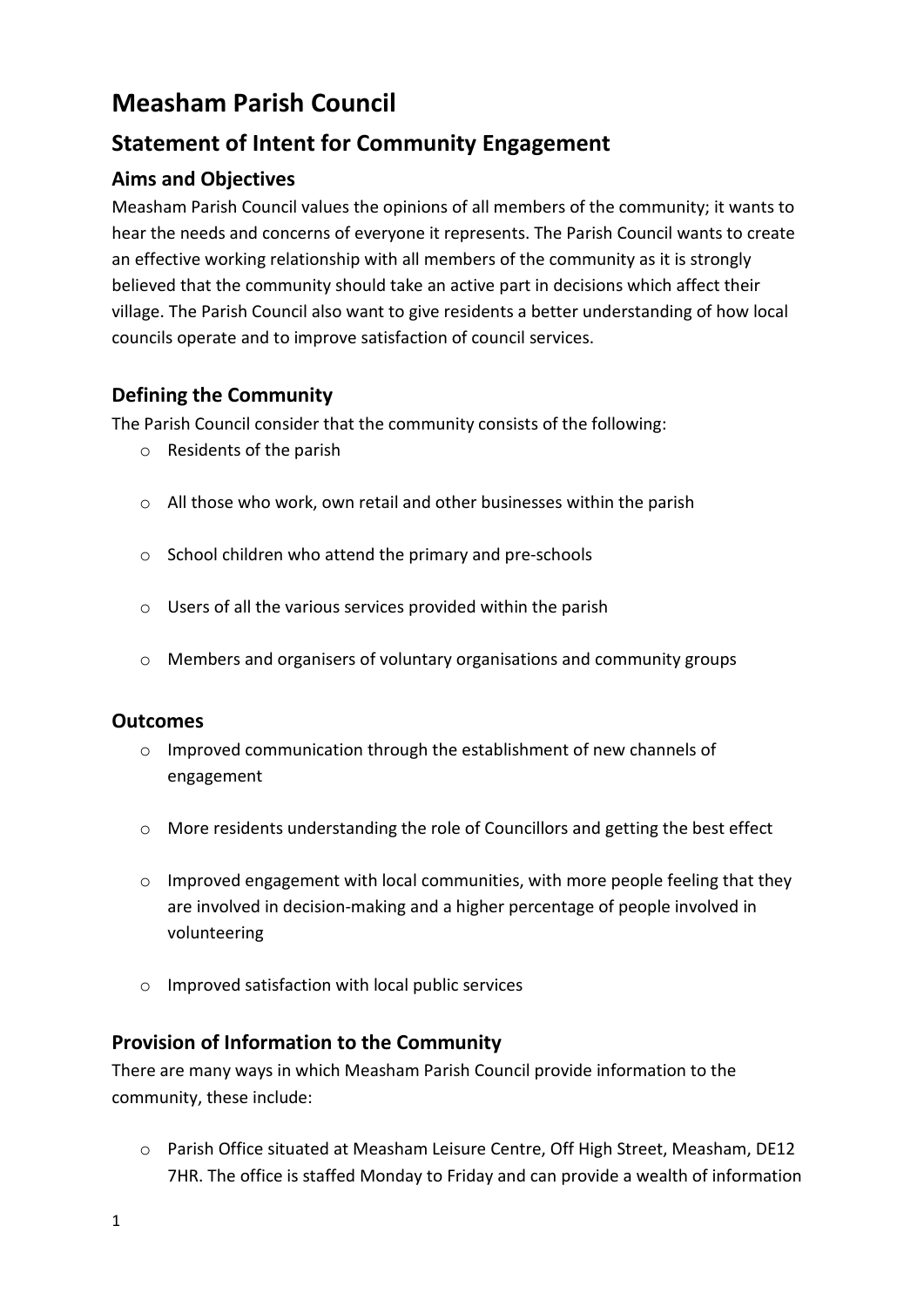about parish council services along with signposting and assisting with other village matters, activities and issues.

- o The Parish Council has a comprehensive website at www.meashamparishcouncil.gov.uk On here there is information relating to all aspects of the parish council work and services, information about the village and other communities and associations. Burial searches, polls and questionnaires can all be carried out through the website as well as viewing minutes and agendas, policies and procedures. There is also a contact us facility for people to use who may be accessing the site from a public computer such as in a library or where they cannot access their emails.
- o Notice board on Mary's Corner and at the cemetery and offices primarily for displaying agendas but contains other information relating to parish and village affairs. Use of NWLDC noticeboard on Wigeon Drive.
- o Parish meeting question and answers session from the public
- o Annual Report provided at the Annual Parish Meeting held in May each year
- o Parish Matters Community new sheet published each month and distributed throughout the village
- o New Resident packs available for people who move into the village; this contains a wealth of local information and contacts.
- o Twitter @Meashampc
- o Questionnaires and polls as required
- o Public meetings as required

#### **Opportunities for Formal Representations to the Council**

Formal representations to the council may be made at any time in writing by post or email to the Parish Clerk and provision for public questions and answers is made prior to the full council meeting.